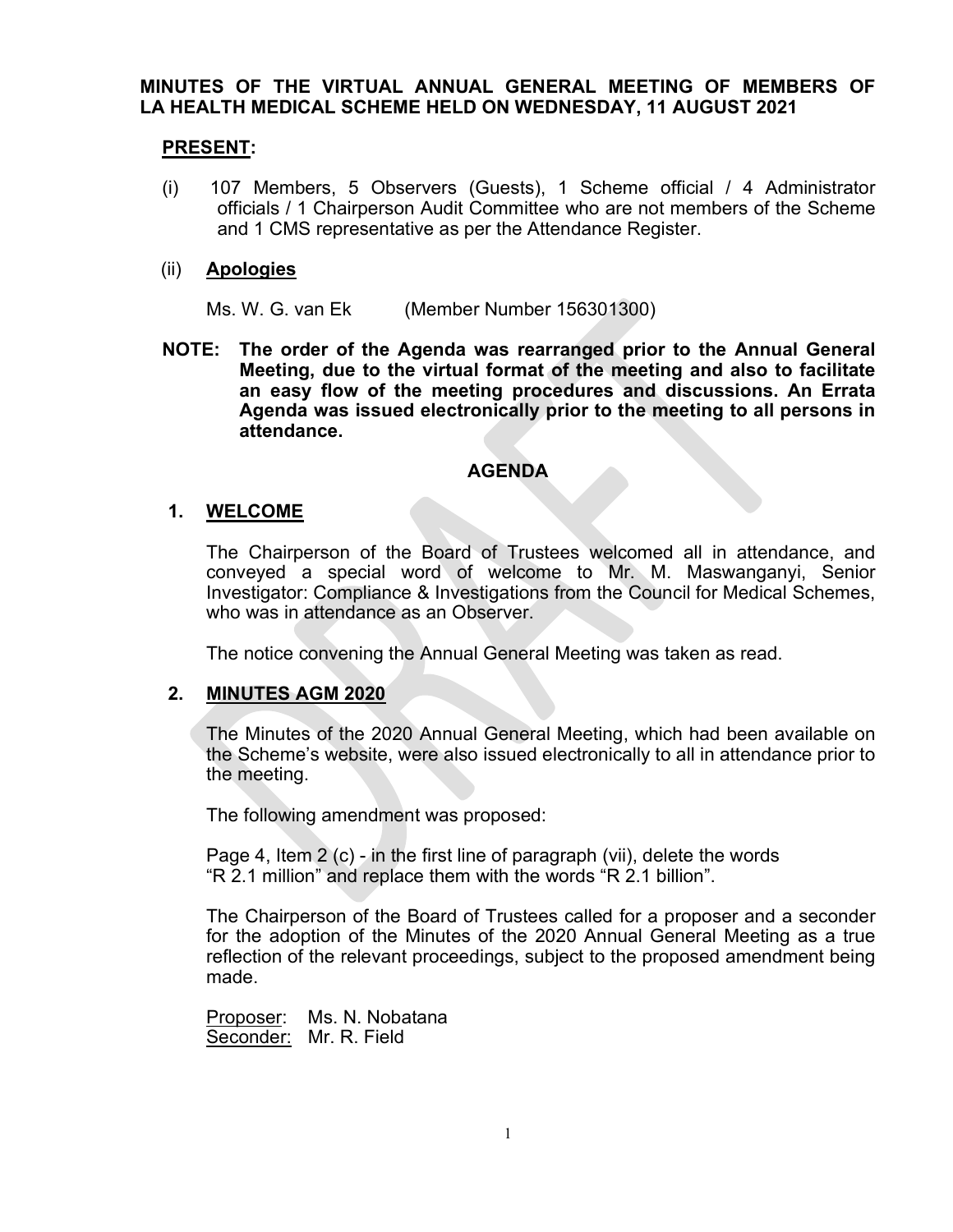Resolved: That, subject to the above-mentioned amendment being made, the Minutes of the LA Health Medical Scheme Annual General Meeting, held on 26 November 2020, be CONFIRMED.

At this juncture, the Chairperson of the Board of Trustees called on the Principal Officer, Mr. A.M. de Koker, to address the meeting and also to deal with Item 3. Annual Financial Statements and Auditor's Report for the year ended 31 December 2020, Item 3a. Trustee Remuneration and Item 4. Board of Trustees' Annual Report (as per Section 37 (1) of the Medical Schemes Act, 1998.

The Principal Officer delivered a PowerPoint presentation and highlighted the following:

- (a) COVID-19
	- (i) LA Health's COVID-19 experience as at 2 August 2021 stood at 19,590 confirmed cases (17,619 recovered), with 91,598 tests conducted – 4,940 admissions, 660 deaths and 15,640 vaccinations;
	- (ii) The future cost of the pandemic to the medical schemes industry is still uncertain;
	- (iii) The Scheme experienced a significant reduction in other claims cost for the Scheme, due to:
		- fewer hospitalisation cases (elective surgeries); and
		- decline in other medical services, except chronic medication;
	- (iv) Going forward a pent up demand can be expected due to postponed elective surgeries, to be funded from Scheme reserves above the 25% threshold; and
	- (v) The claims experience will have a positive impact on the 2022 contribution increases.

## NOTED

## (b) Membership:

- (i) As at 31 December 2020 LA Health's membership stood at 89,041 principal members;
- (ii) LA Health continued to experience exceptionally strong growth and at 30 June 2021 the Scheme's membership stood at 91,763 principal members;
- (iii) The number of LA Health beneficiaries as at 30 June 2021 stood at 231,549;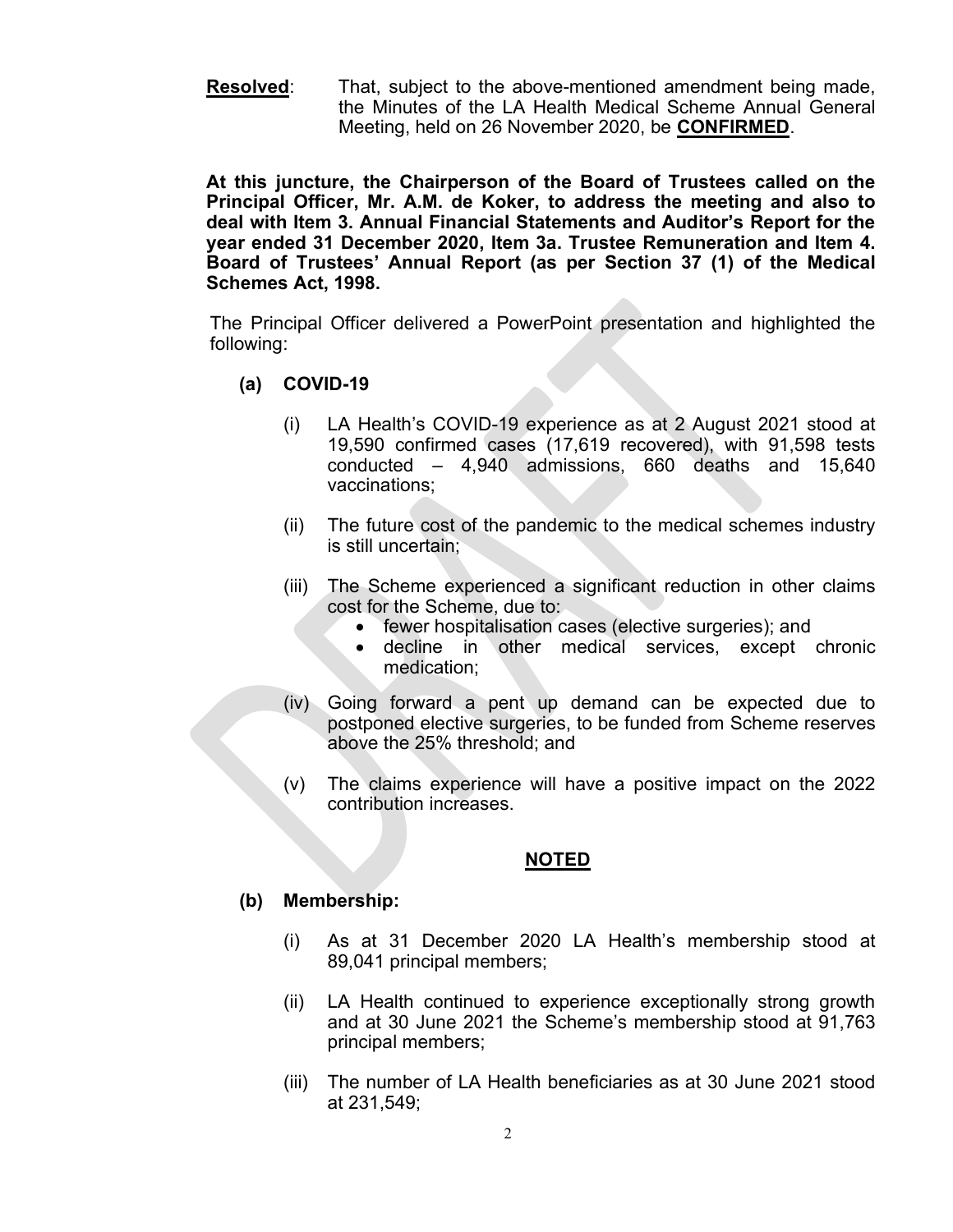- (iv) LA Health has maintained consistent membership growth, and
- (v) LA Health had retained its position as the largest medical scheme in local government with 41% market share, 15% more than its closest competitor.

## NOTED

### (b) Financial Performance

- (i) NMG's LA Health Medical Scheme Key Statistics Report 2019, showed that LA Health generated a surplus of 3.5% of risk contributions before investment income. Other medical schemes operating in the local government sector generated a deficit before investment income of 1.5%;
- (ii) LA Health's solvency ratio has showed an upward trend over the period 2005 to 2020, consistently above the mandatory 25% margin, despite experiencing exceptional membership growth over the same period;
- (iii) Based on the 2018/2019 Alexander Forbes Top 20 Medical Schemes Sustainable Index, LA Health was rated the most sustainable medical scheme for 2018;
- (iv) The Scheme's net contribution income increased from R3.4 billion in 2019 to R3,9 billion in 2020;
- (v) The Scheme's healthcare expenditure increased from R2,8 billion in 2019 to R2,9 billion in 2020;
- (vi) The Scheme's non-healthcare expenditure increased from R415 million in 2019 to R465 million in 2020. This increase in expenditure is linked to membership growth;
- (vii) Other income is mainly interest on investments, which decreased from R146 million in 2019 to R140 million in 2020 due to lower interest rates; and
- (viii) The Scheme ended the year with a surplus of more than R591 million.

#### Resolved:

- (1) That the summary of the Scheme's financial performance for the year ended 31 December 2020, set out above, offered by the Principal Officer be NOTED.
- (2) That the Audited Financial Statements and Audited Auditor's Report for the year ended 31 December 2020 be NOTED.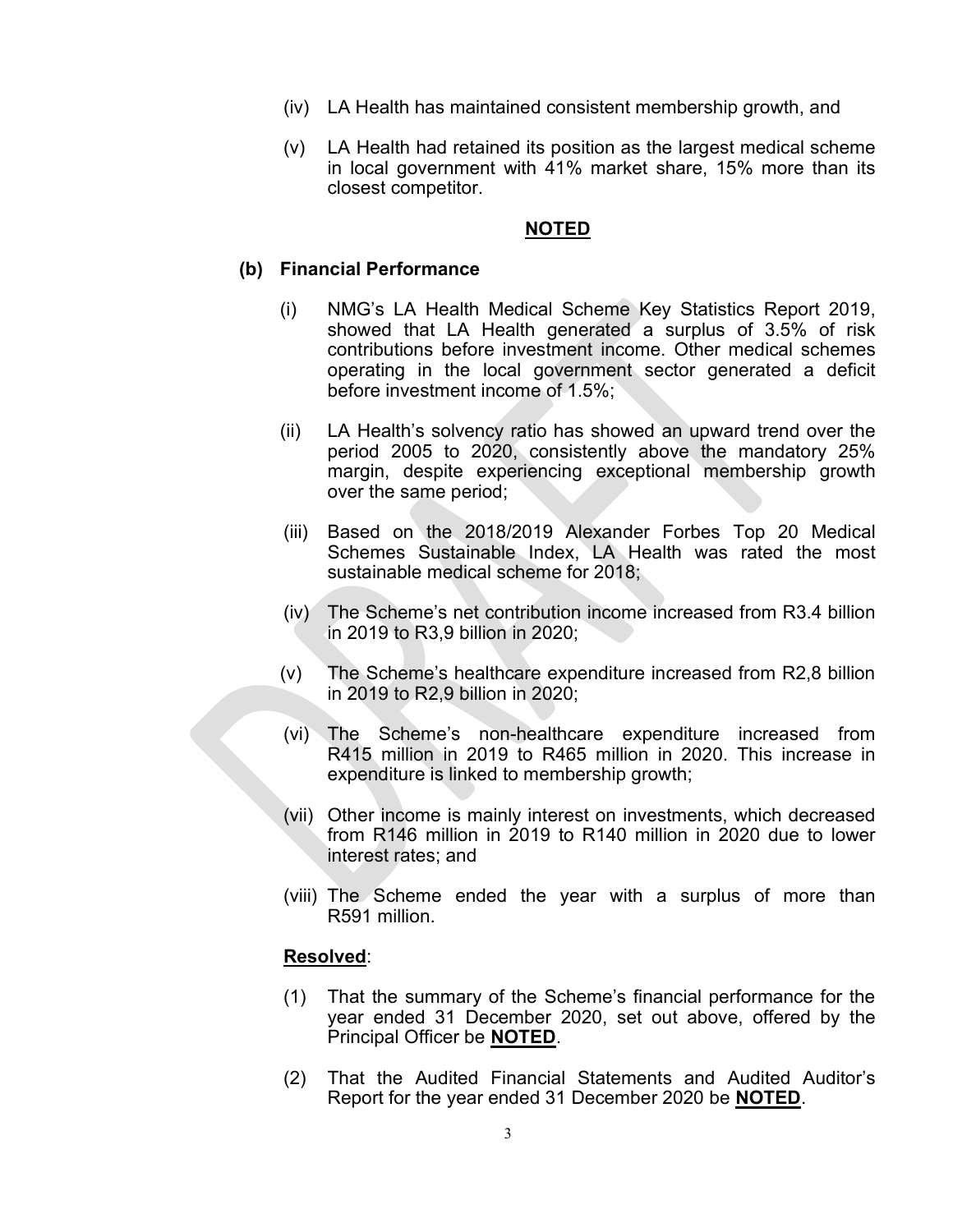(3) That the Board of Trustees Annual Report as provided for in Section 37 (1) of the Medical Schemes Act be NOTED.

# (c) Trustee Remuneration

- (i) Out of 76 registered medical schemes in 2019, LA Health was the 9<sup>th</sup> largest medical scheme in the industry, based on principal members;
- (ii) Out of 20 medical schemes, LA Health's average cost for Trustees was rated  $19<sup>th</sup>$  out of the top 20 medical scheme's average cost per Trustee reported on in the Council for Medical Schemes Annual Report for 2019/2020;
- (iii) LA Health's Trustee reimbursements and remuneration is disclosed on an annual basis in the Annual Financial Statements which are put before the Annual General Meeting. Refer to Note 22 by means of an example. Members have the opportunity here to raise their objections or questions for clarity;
- (iv) The Trustee Reimbursements and Remuneration Policy, pursuant to independent expert advice, was previously approved by the AGM;
- (v) The Trustees' maximum monthly retainer is increased annually with CPI+2% in accordance with such policy;
- (vi) The Board of Trustees undertakes an independent market evaluation on a regular basis to determine whether the Scheme's Trustees Remuneration paid remains commensurate their role and fiduciary responsibilities and not out of line with such remuneration paid by comparable medical schemes in the industry;
- (vii) Trustees are reimbursed on actual costs incurred; and
- (viii) No meeting allowances are paid to Trustees.
- Resolved: That the above-mentioned summary of the processes followed by Scheme in relation to the payment of Trustee Remuneration, pursuant to the Scheme's Trustee Reimbursements and Remuneration Policy previously approved by the AGM, be **NOTED**.

### (d) Health Funders Association (HFA), National Health Insurance (NHI) and Health Market Inquiry (HMI)

The Principal Officer provided a brief overview of the important work being done by HFA on behalf of its members, as well as the latest position in relation to the NHI and HMI.

#### NOTED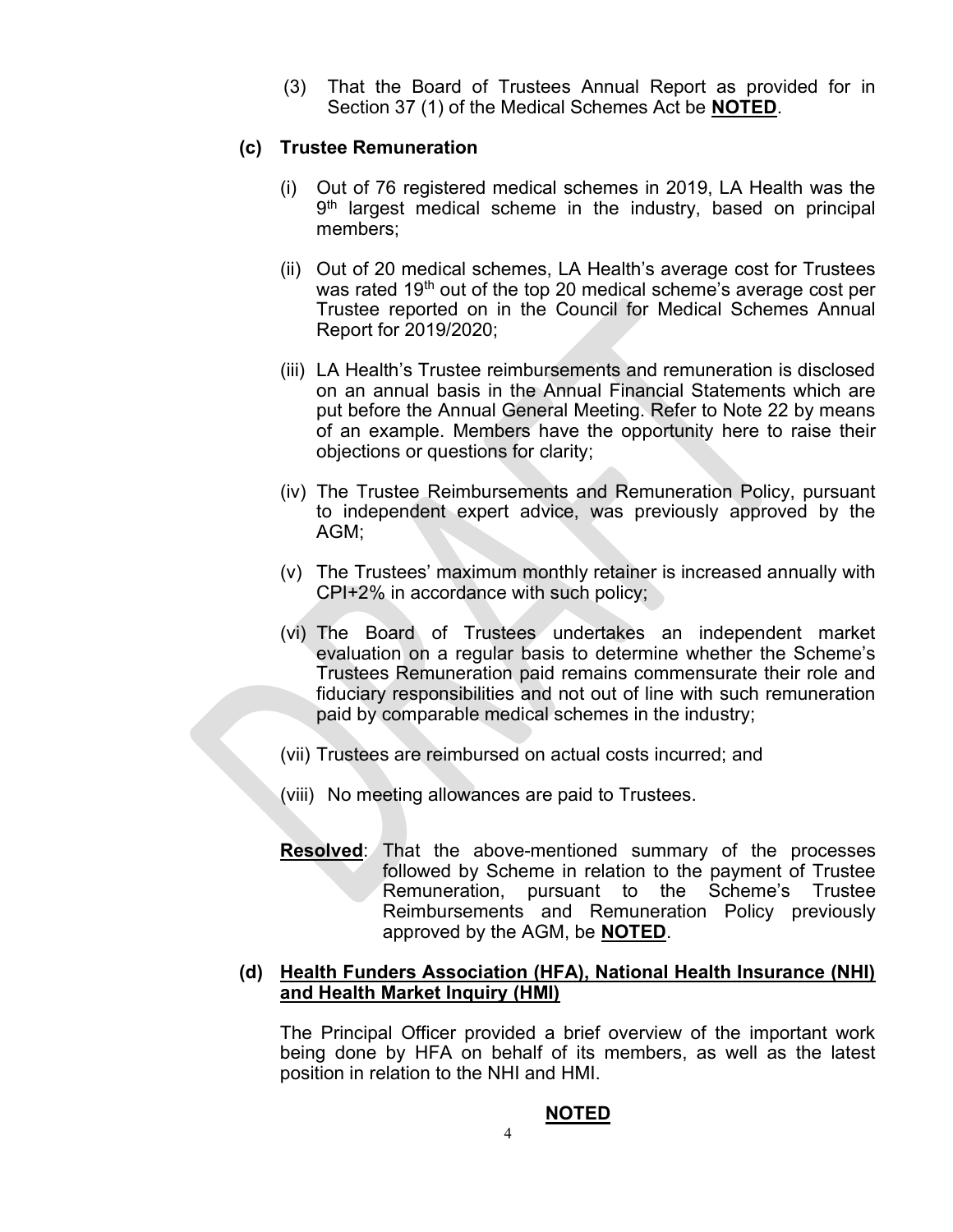At this stage of the meeting, the Chairperson of the Board of Trustees, the Principal Officer and a representative from the Administrator replied to various questions posted on the electronic platform by members. The questions requiring specific further research will be responded to outside of the Annual General Meeting by the Principal Officer and the Administrator, where applicable.

## 5. Announcement of re-appointment of the Scheme's external auditors

 The Chairperson of the Board of Trustees announced that the Board of Trustees on 29 November 2018 adopted a recommendation from the Audit Committee that KPMG be awarded the tender for LA Health's external auditors for the financial period 1 January 2019 to 31 December 2021.

# NOTED

### 6. Introduction of the Chairperson's Report

 The Chairperson of the Board of Trustees reminded the meeting that the Chairperson's Report for 2020 formed part of the Notice Convening the Annual General Meeting.

The Chairperson's Report was taken as read.

Resolved: That the Chairperson's Report: 2020 be NOTED.

## 7. 2021 Trustee Election Results

The Annual General Meeting **NOTED** that the following Trustees were elected by the members for an ensuing 6 year term of office, commencing 1 July 2021:

- Riaan Barnard
- Herman Botha
- Rudy de Bruyn
- Cathi Nel
- Ntombifuthi Maria Chidi (new Trustee)
- Charles Leonard Mavuso (new Trustee)
- Sipho Mabunda (new Trustee)
- Siyanda Yamba (new Trustee)

 In reply to a question from Member A. P. Pretorius, the Chairperson of the Board of Trustees confirmed that the Board of Trustees is aware that the Council for Medical Schemes is investigating an issue relating the Scheme's 2021 Trustee Election, as published in a recent Sunday Times Article, and is awaiting the outcome thereof.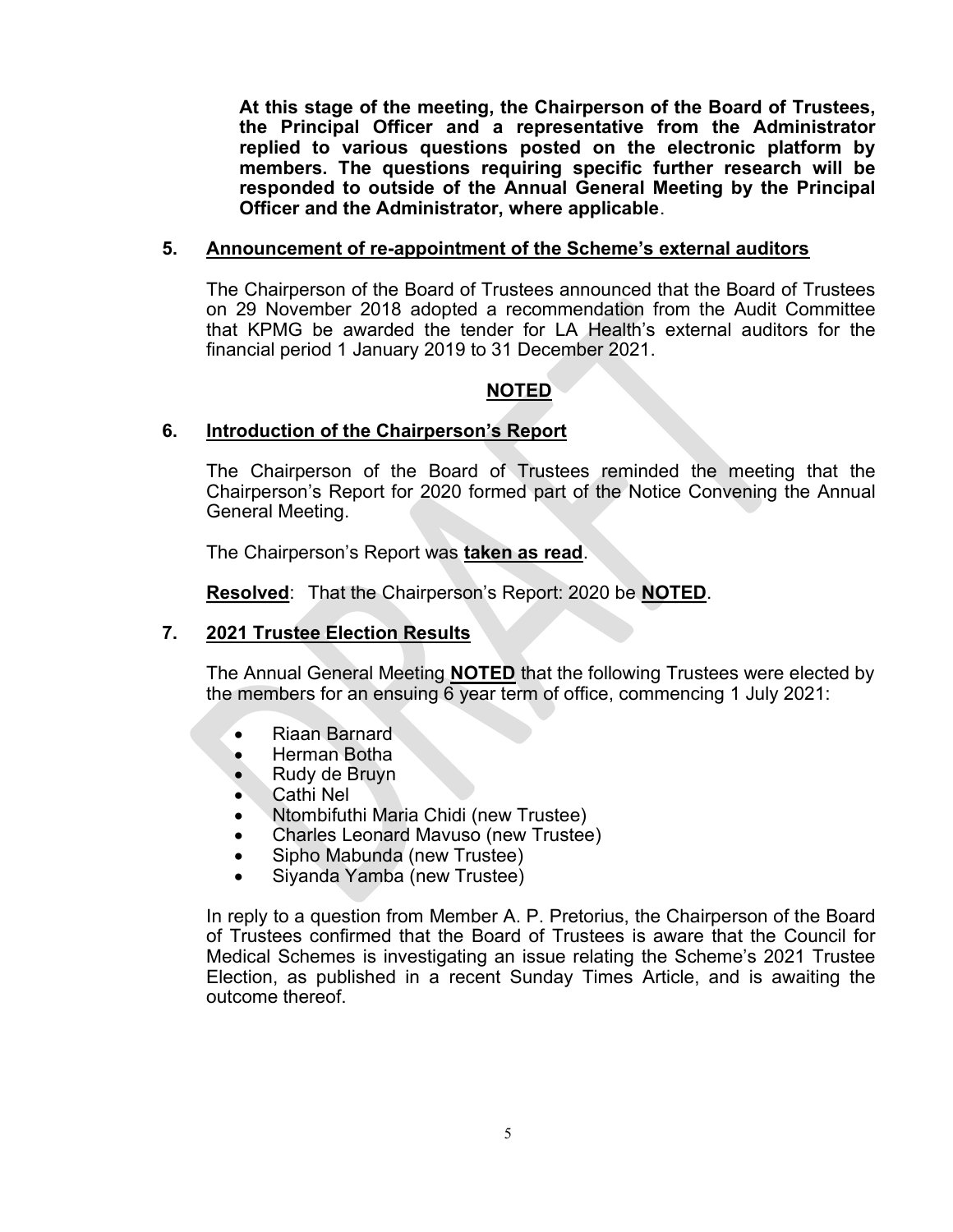# 8. Consideration

## 8.1 Notices of Motion for referral to the Board of Trustees for final decision

 The Chairperson of the Board of Trustees announced that no valid motions had been received.

## 8.2 Proposed Rule Amendments

 As requested by the Chairperson of the Board of Trustees, the Principal Officer confirmed that the report, dated 27 July 2021, from the Board of Trustees in relation to its Rule amendment proposals to address the issue of transformation/composition of the Board of Trustees/King IV Principle 7 had been issued electronically to all attendees prior to the Annual General Meeting.

### DISCUSSION ENSUED

It was AGREED that the recommendations from the Board of Trustees be fully supported and that the Scheme's Rules 17.1 and 17.2 be amended to read as follows:

## "17. GOVERNANCE: MANAGEMENT OF LA HEALTH

## 17.1 Composition of the Board of Trustees

 The Scheme shall be managed in accordance with these rules by a Board of Trustees consisting of a maximum of sixteen (16) trustees who are fit and proper to be Trustees constituted as follows, provided that a minimum of ten (10) trustees shall constitute the Board at any given time:

- 17.1.1 Ten (10) persons who are members of the Scheme, nominated and elected by members of the Scheme.
- 17.1.2 Six (6) persons appointed by the Board of Trustees to address knowledge, skills, experience, diversity and independence.

## 17.2 Term of Office

- 17.2.1 All Trustees shall, unless they become disqualified to serve as Trustees in terms of these Rules, serve for a period of six (6) years with effect from 1 July of the year in which an election is to be held, notwithstanding the date of election.
- 17.2.2 The retiring Trustees shall be eligible for re-election provided that no person shall serve more than two (2) consecutive terms, and no more than three (3) terms altogether.
- 17.2.3 Trustees referred to in Rules 17.1.1 must be elected in accordance with Rule 17.3."